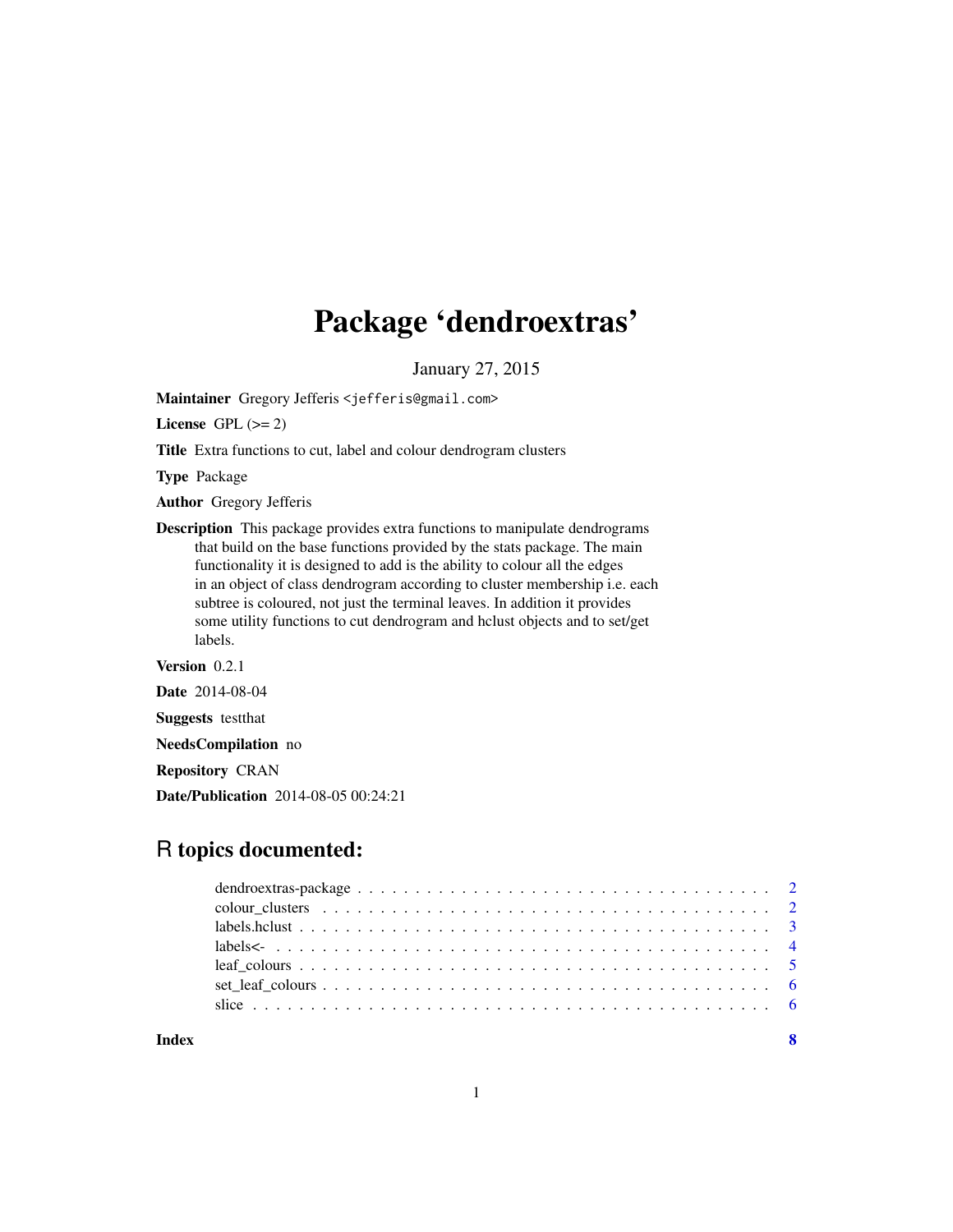<span id="page-1-0"></span>dendroextras-package *Extra functions to cut, label and colour dendrogram clusters*

#### **Description**

Extra functions to cut, label and colour dendrogram clusters

#### Cutting clusters

dendroextras provides the [slice](#page-5-1) function as an alternative to the base [cut](#page-0-0) function. In contrast to cut, slice returns group membership *in dendrogram order* i.e. the first element in the group vector that is returned will be the leftmost member of the leftmost cluster (cluster #1).

#### Colouring clusters

dendroextras provides [colour\\_clusters](#page-1-1) to colour all of the edges forming clusters cut by height or number of groups. You can also set and retrieve the leaf colours (i.e. the terminal nodes) using [set\\_leaf\\_colours](#page-5-2) and [leaf\\_colours](#page-4-1).

#### Labels

dendroextras provides [labels](#page-0-0) and [labels<-](#page-3-1) methods to get and set the labels of cluster members.

#### See Also

[dendrogram,](#page-0-0) [hclust](#page-0-0) in [stats](#page-0-0) package.

<span id="page-1-1"></span>colour\_clusters *Colour sub-clusters of a tree (dendrogram/hclust) object*

#### Description

The distinctive feature of this function is to colour both the terminal leaves of a cluster and the edges leading to those leaves. The edgePar attribute of nodes will be augmented by a new list item col. The groups will be defined by a call to [slice](#page-5-1) using the k or h parameters.

#### Usage

```
color\_clusters(d, k = NULL, h = NULL, col = rainbow,groupLabels = NULL)
color_{\angle}clusters(d, k = NULL, h = NULL, col = rainbow, groupLabels = NULL)
```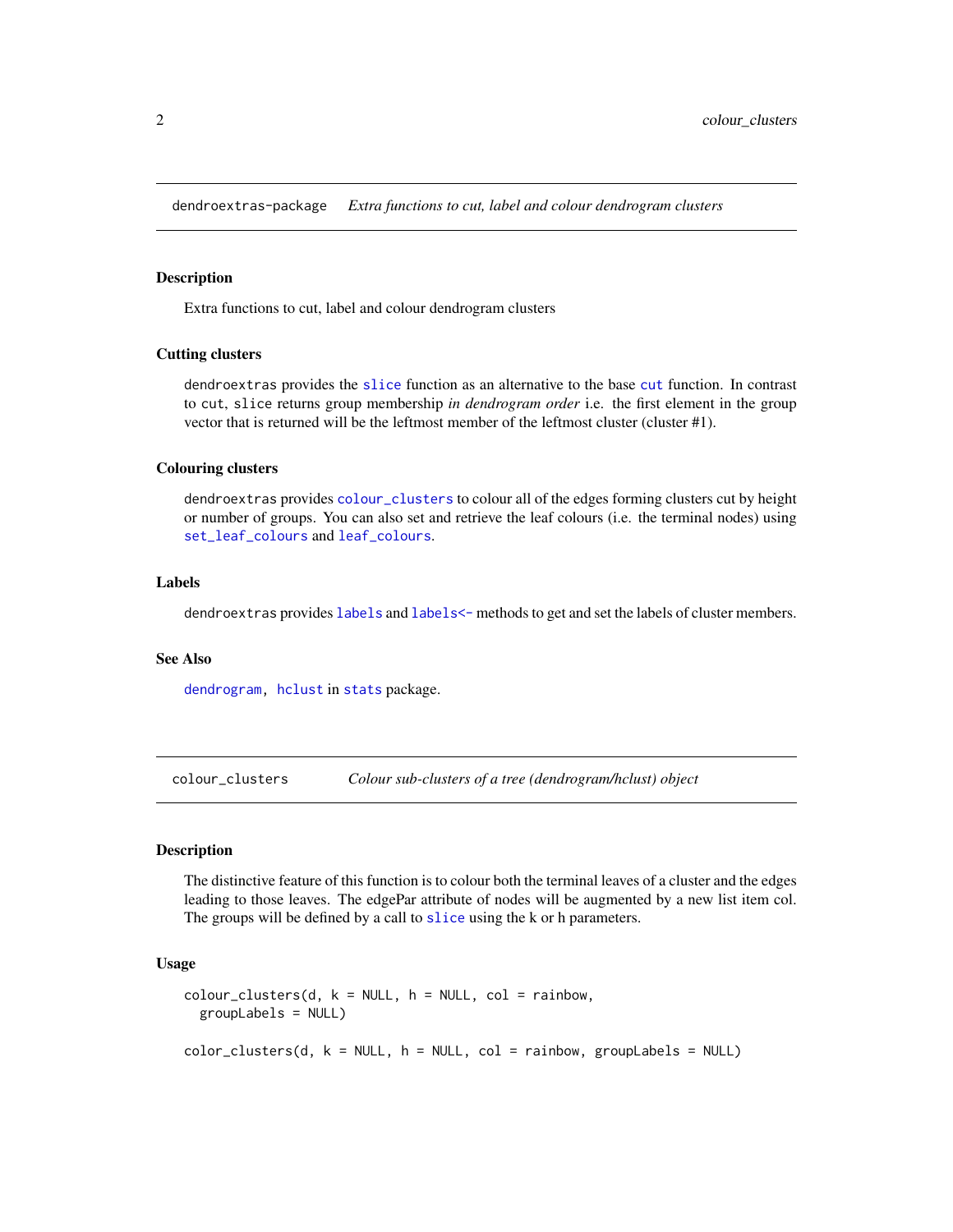#### <span id="page-2-0"></span>labels.hclust 3

#### **Arguments**

| d           | A dendrogram or holust tree object                        |
|-------------|-----------------------------------------------------------|
| k           | number of groups (passed to slice)                        |
| h           | height at which to cut tree (passed to slice)             |
| col         | Function or vector of colours                             |
| groupLabels | If TRUE add numeric group label - see Details for options |

#### Details

If groupLabels=TRUE then numeric group labels will added to each cluster. If a vector is supplied then these entries will be used as the group labels. If a function is supplied then it will be passed a numeric vector of groups (e.g. 1:5) and must return the formatted group labels.

#### Value

a tree object of class dendrogram.

#### Author(s)

jefferis

#### See Also

[slice](#page-5-1), cutree, dendrogram

#### Examples

```
d5=colour_clusters(hclust(dist(USArrests), "ave"),5)
plot(d5)
d5g=colour_clusters(hclust(dist(USArrests), "ave"),5,groupLabels=TRUE)
plot(d5g)
d5gr=colour_clusters(hclust(dist(USArrests), "ave"),5,groupLabels=as.roman)
plot(d5gr)
```
labels.hclust *Find labels of hclust object (in dendrogram order)*

#### Description

NB will return labels in dendrogram order, not in the order of the original labels retained in object\$labels ususally corresponding to the row or column names of the [dist](#page-0-0) object provided to [hclust](#page-0-0).

#### Usage

```
## S3 method for class 'hclust'
labels(object, ...)
```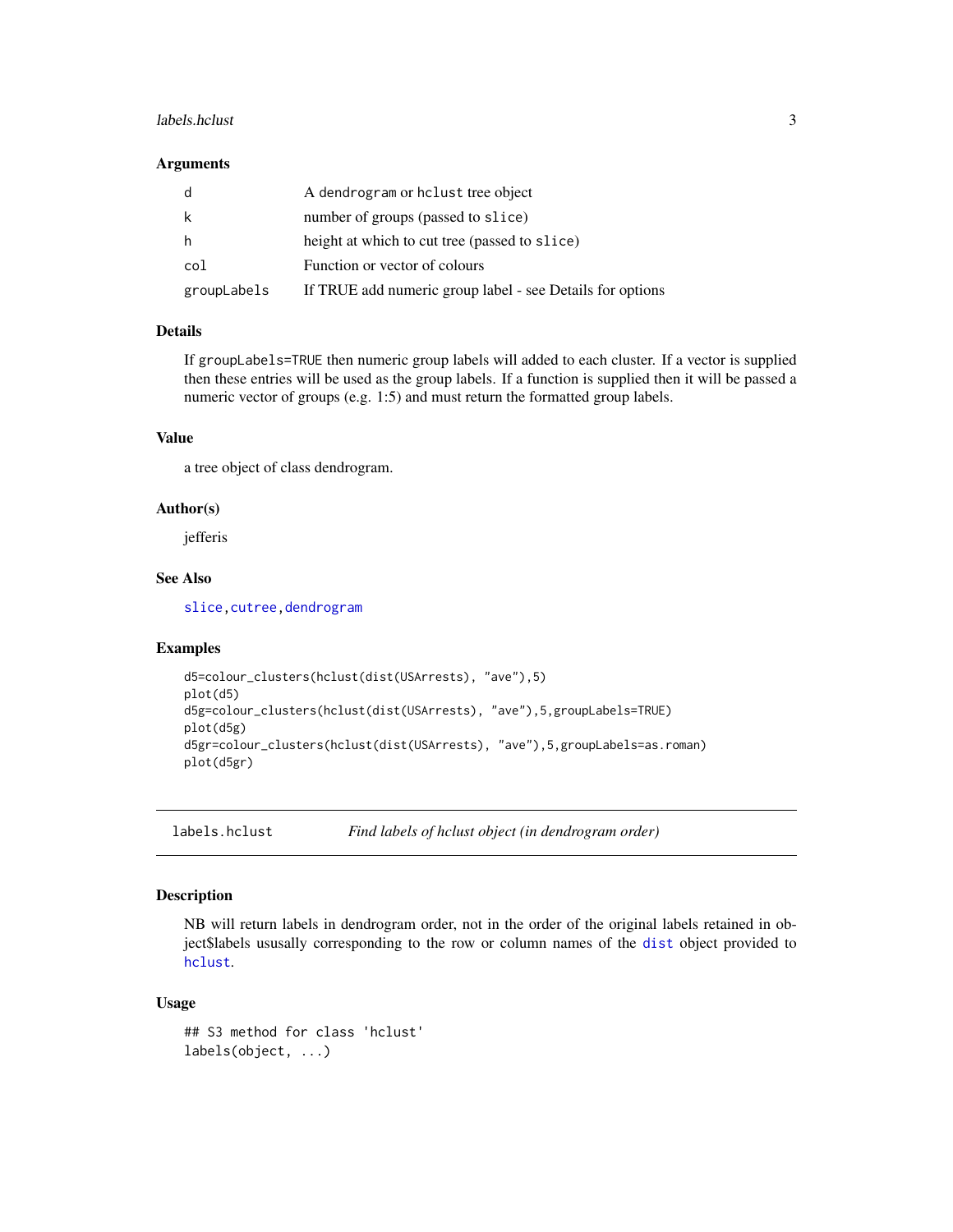<span id="page-3-0"></span>4 labels <-

#### Arguments

| object   | helust object from which to extract labels |
|----------|--------------------------------------------|
| $\cdots$ | Additional arguments (ignored)             |

#### Value

character vector of labels in dendrogram order

#### Author(s)

jefferis

#### See Also

[labels,hclust](#page-0-0)

#### Examples

```
hc <- hclust(dist(USArrests), "ave")
dend <- as.dendrogram(hc)
stopifnot(all.equal(labels(hc),labels(dend)))
```
<span id="page-3-1"></span>labels<- *Set the labels of an object*

#### Description

Set the labels of an object Set the labels of a dendrogram

#### Usage

 $labels(x,...) \leftarrow value$ 

 $labels(x,...) \leftarrow value$ 

#### Arguments

| x                       | Object on which to set labels                    |
|-------------------------|--------------------------------------------------|
| value                   | New labels                                       |
| $\cdot$ $\cdot$ $\cdot$ | Additional parameters passed to specific methods |

#### Value

object of class dendrogram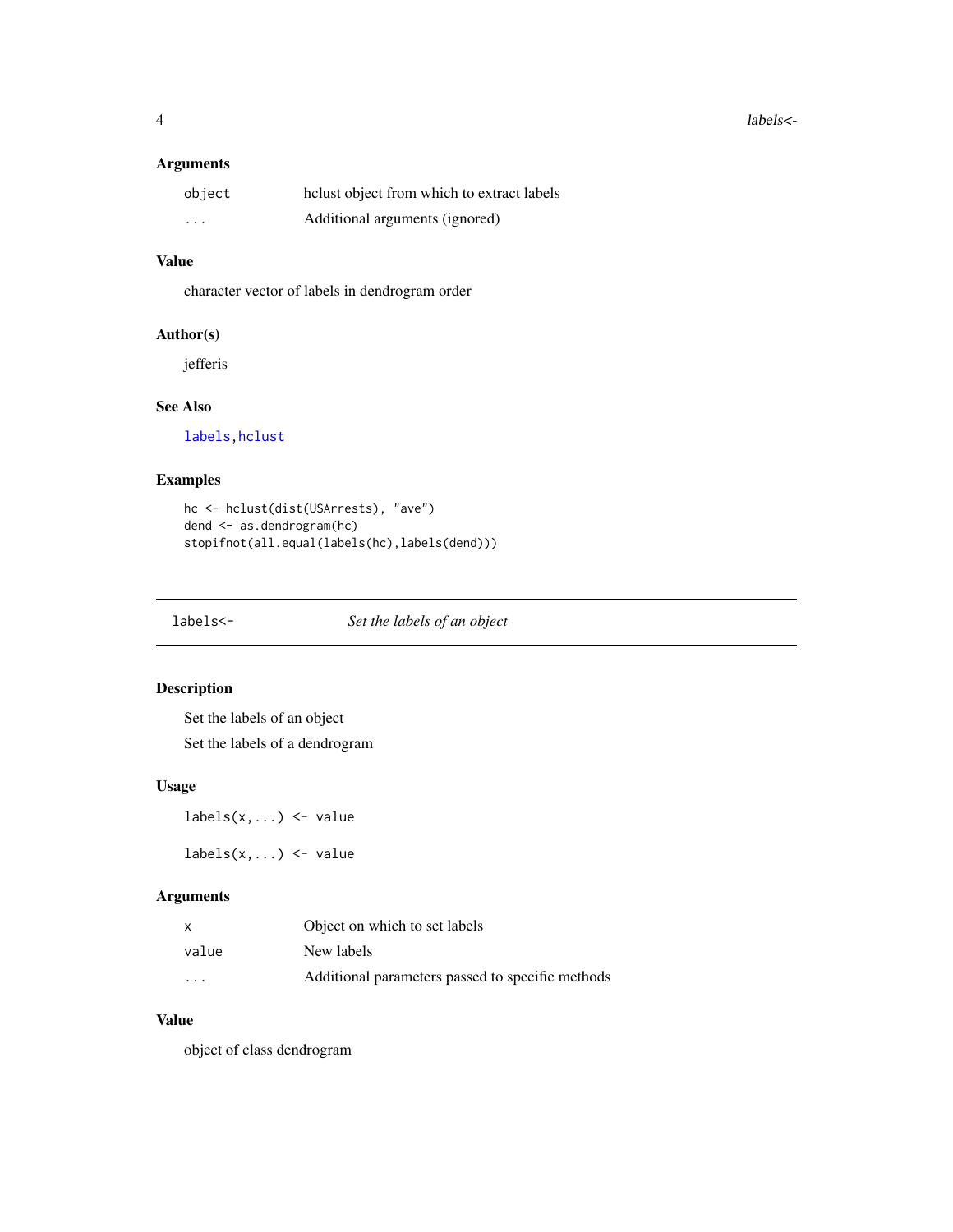#### <span id="page-4-0"></span>leaf\_colours 5

#### Author(s)

jefferis

#### See Also

dendrogram, labels

#### Examples

```
hc <- hclust(dist(USArrests), "ave")
dend <- as.dendrogram(hc)
labels(dend)<-abbreviate(labels(dend),minlength=2)
```
<span id="page-4-1"></span>leaf\_colours *Return the leaf colours of a dendrogram*

#### Description

Return the leaf colours of a dendrogram

#### Usage

```
leaf_colours(d, col_to_return = c("edge", "node", "label"))
```
#### Arguments

| d | the dendrogram                                                      |
|---|---------------------------------------------------------------------|
|   | col to return Character scalar - kind of colour attribute to return |

#### Details

The returned colours will be in dendrogram order.

#### Value

named character vector of colours, NA\_character\_ where missing

#### Author(s)

jefferis

#### See Also

[slice](#page-5-1)[,colour\\_clusters](#page-1-1)

#### Examples

```
d5=colour_clusters(hclust(dist(USArrests), "ave"),5)
leaf_colours(d5)
```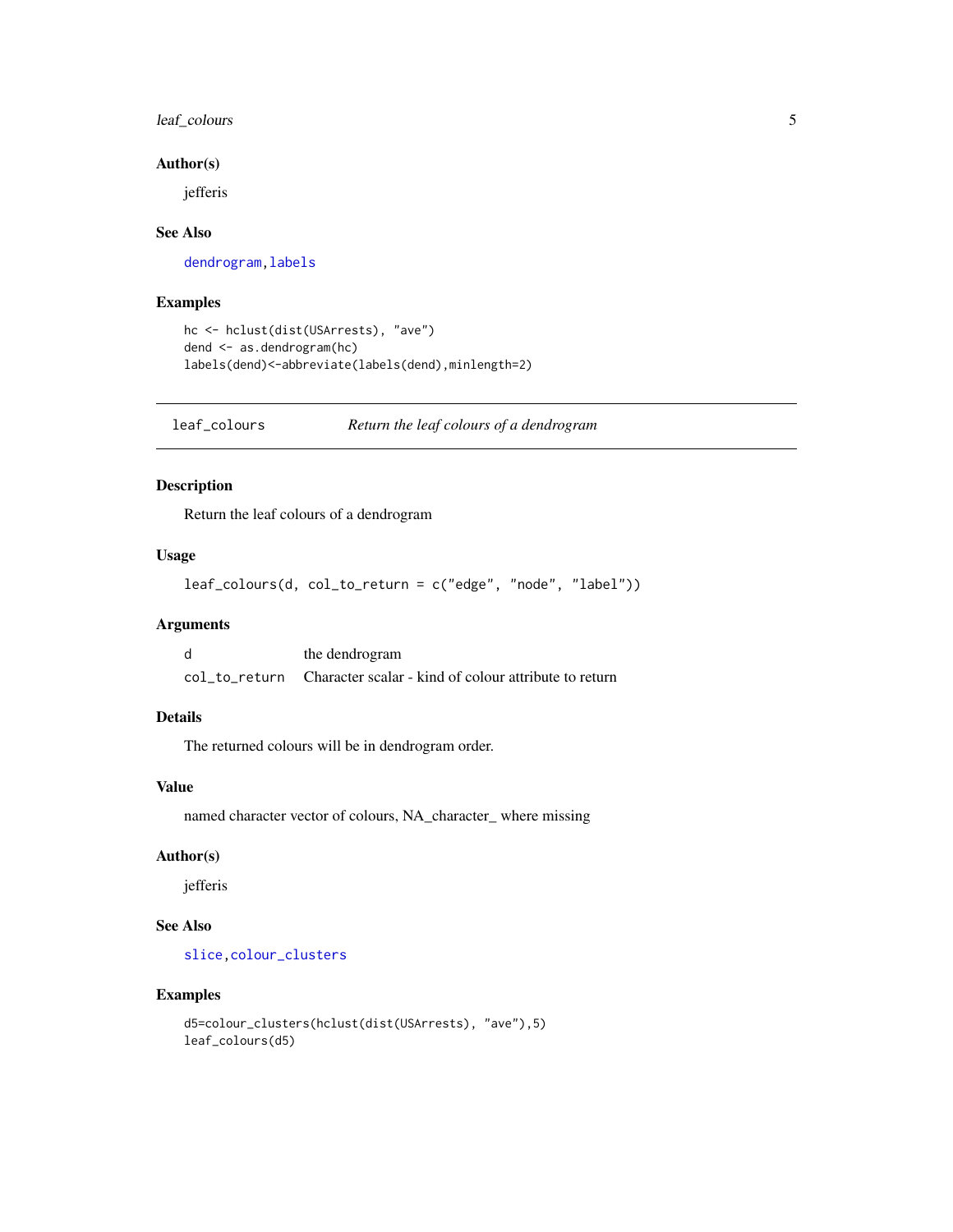<span id="page-5-2"></span><span id="page-5-0"></span>set\_leaf\_colours *Set the leaf colours of a dendrogram*

#### Description

Set the leaf colours of a dendrogram

#### Usage

```
set_leaf_colours(d, col, col_to_set = c("edge", "node", "label"))
```

```
set_leaf_colors(d, col, col_to_set = c("edge", "node", "label"))
```
#### Arguments

| <sub>d</sub> | the dendrogram                                                                        |
|--------------|---------------------------------------------------------------------------------------|
| col          | Single colour or named character vector of colours. When NA no colour will be<br>set. |
| col_to_set   | Character scalar - kind of colour attribute to set                                    |

#### Author(s)

jefferis

#### See Also

[slice](#page-5-1)[,colour\\_clusters](#page-1-1)

#### Examples

```
d5=colour_clusters(hclust(dist(USArrests), "ave"),5)
dred=set_leaf_colours(d5,'red','edge')
stopifnot(isTRUE(all(leaf_colours(dred)=='red')))
d52=set_leaf_colours(d5,leaf_colours(d5),'edge')
stopifnot(all.equal(d5,d52))
```
<span id="page-5-1"></span>slice *Cut a tree-like object into groups numbered in tree order*

#### Description

In comparison with cutree, the groups are numbered from left to right as per the tree when plotted in its standard horizontal form. Note also that the return value will have the leaves sorted in dendrogram order.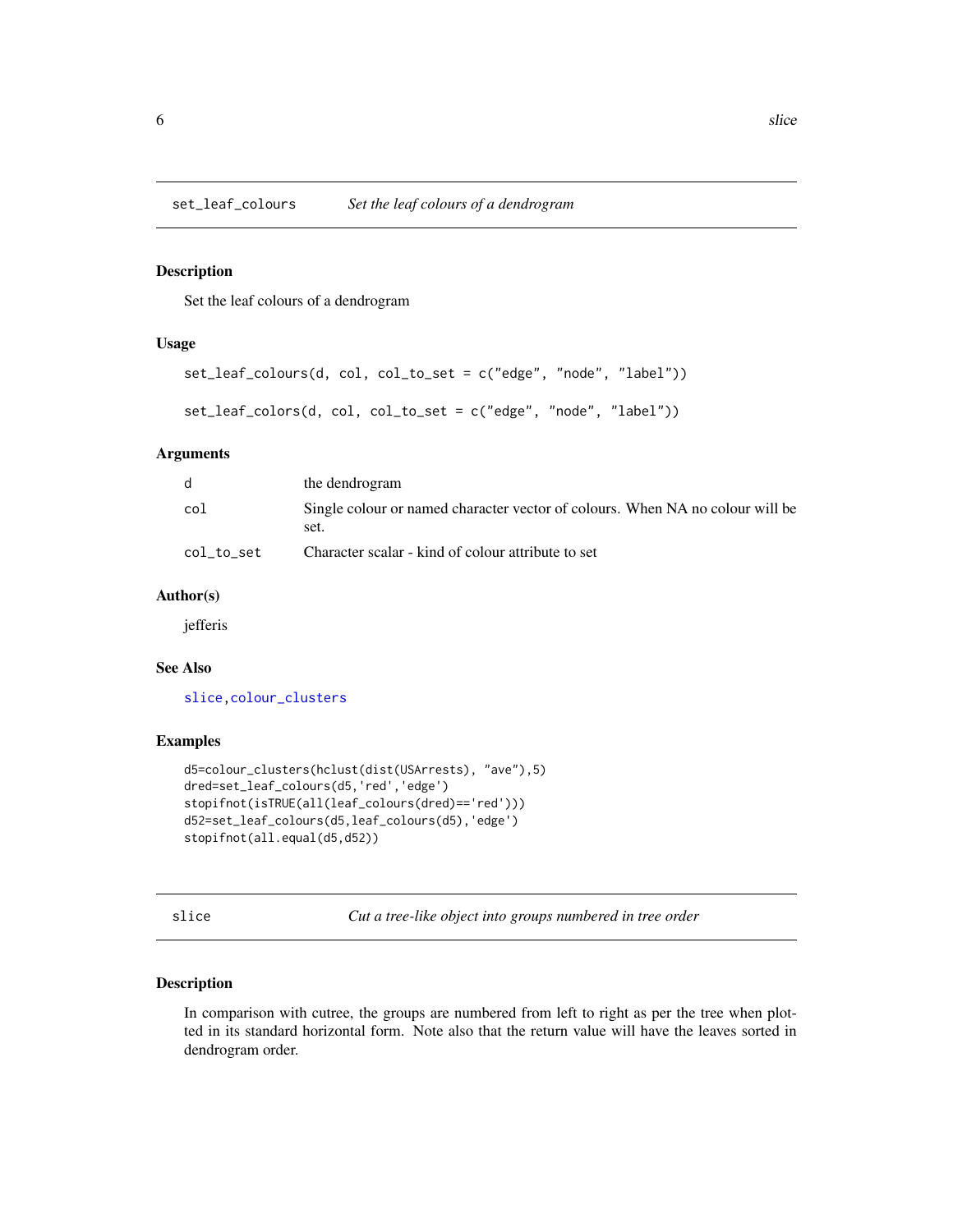<span id="page-6-0"></span>slice 7 and 7 and 7 and 7 and 7 and 7 and 7 and 7 and 7 and 7 and 7 and 7 and 7 and 7 and 7 and 7 and 7 and 7 and 7 and 7 and 7 and 7 and 7 and 7 and 7 and 7 and 7 and 7 and 7 and 7 and 7 and 7 and 7 and 7 and 7 and 7 and

#### Usage

 $slice(x, k = NULL, h = NULL, ...)$ 

#### Arguments

| X | tree like object                                        |
|---|---------------------------------------------------------|
| k | an integer scalar with the desired number of groups     |
| h | numeric scalar with height where the tree should be cut |
|   | Additional parameters passed to methods                 |

#### Value

a named vector with group memberships

#### Author(s)

jefferis

#### See Also

[cutree,cut.dendrogram,rect.hclust](#page-0-0)

#### Examples

```
hc <- hclust(dist(USArrests), "ave")
# return groups, leaves ordered by dendrogram
slice(hc,k=5)
# return groups, leaves ordered as originally passed to hclust
slice(hc,k=5)[order(hc$order)]
```